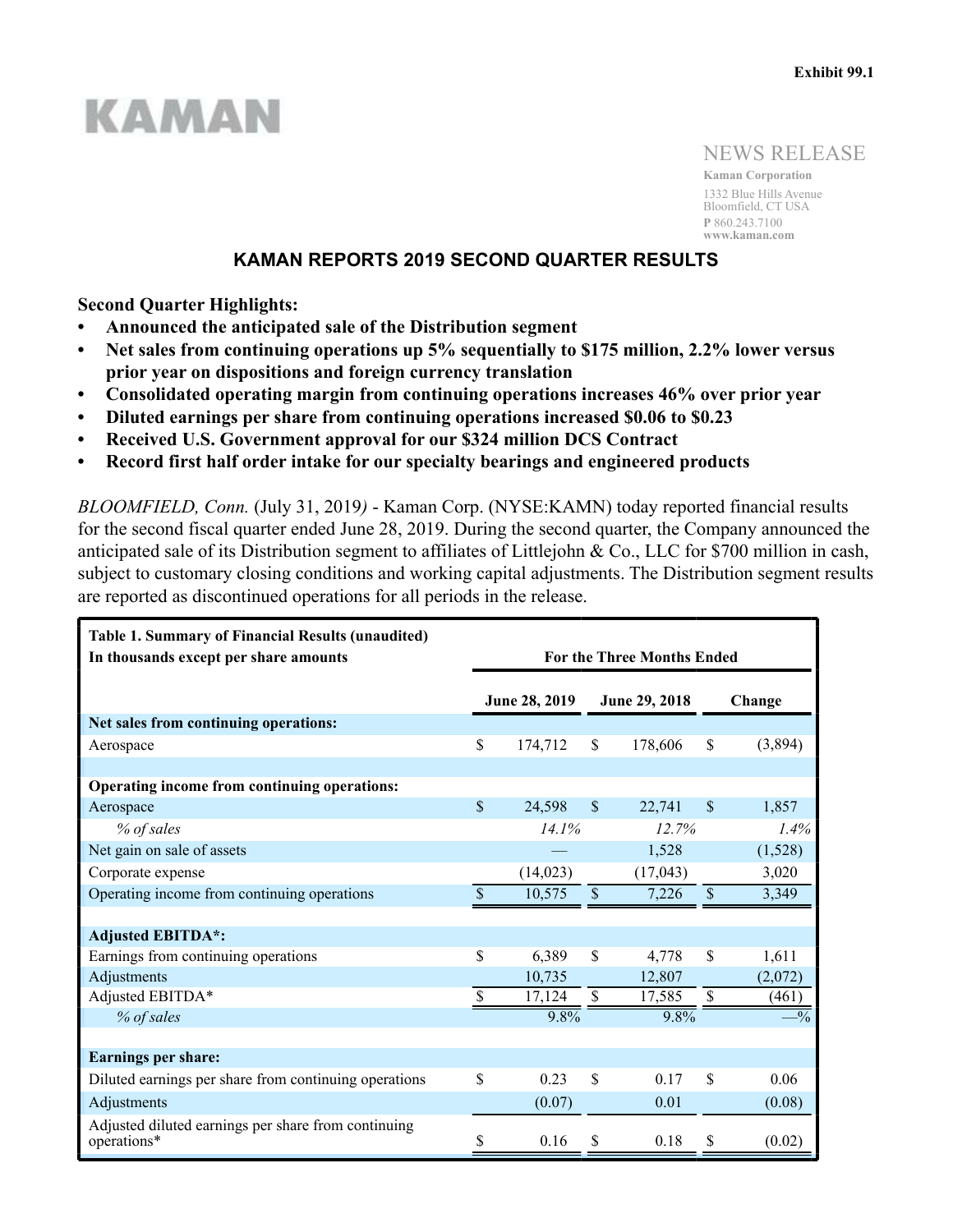Neal J. Keating, Chairman, President and Chief Executive Officer, commented, "The second quarter marked an exciting and transformational time for Kaman. During the period, we announced the sale of our Distribution segment, beginning a strategic shift toward focusing on the opportunities to maximize value in our Aerospace business. The divestiture of Distribution remains on track and will provide us significant financial capacity to execute on strategic acquisitions of complementary businesses and organic growth investments.

In our continuing operations, we exit the second quarter with strong sales of \$174.7 million, up 5.0% from the first quarter. Sales declined when compared to the second quarter of 2018, due to unfavorable foreign exchange of \$1.9 million and the absence of \$2.5 million of sales from the Aerospace businesses sold in 2018. Highlighting our performance in the quarter was an 8.2% increase in Aerospace operating profit to \$24.6 million, or 14.1% of sales, when compared to the prior year.

We are pleased that through the first six months of 2019 we had record order intake for our specialty bearings and engineered products, supporting our forecasted growth for these products and underscoring the benefits of the investments we continue to make in this business. Also, in July we received authorization from the U.S. Government to begin deliveries under our \$324 million JPF DCS contract. We expect to make initial deliveries in September and continue to expect record deliveries of 40,000 to 45,000 fuzes for 2019. Backlog for this program was \$427 million at the end of the second quarter and looking ahead we see opportunities to grow backlog through additional sales to foreign militaries and the U.S Government. The expected increase in volume for our JPF DCS and specialty bearing products is expected to lead to higher operating margins in the back half of the year.

During the quarter we continued to make investments to help drive sustained long term organic growth. First, we recently announced the expansion of GRW, our precision bearings operations in Germany. This expansion will allow us to increase capacity to meet the higher forecasted demand, while creating a more efficient layout and increasing the efficiency of our operations. Second, we continue to execute on the development of our K-MAX® unmanned mission management system and we are seeing strong interest from commercial operators for this technology. Lastly, we recently opened our new customer service and delivery center which will support both our K-MAX® and SH-2 Super Seasprite customers. This customer service center includes our brand new K-MAX® flight simulator and consolidates a number of our customer support functions under one roof. These initiatives represent just a sample of the opportunities we have undertaken to drive continued growth in our business."

Chief Financial Officer, Robert D. Starr, commented, "Through the first six months of 2019 we generated cash flows from continuing operations of \$10.9 million. Cash usage in the second quarter was due in part to a buildup of inventory in our Joint Programmable Fuze and self-lubricating bearings products which we expect to deliver in the second half of the year. Sales in the second half of the year are expected to be 20% higher at the mid-point than first half results, leading to expected sales from continuing operations for the full year in the range of \$740.0 million to \$760.0 million, an increase of \$10.0 million in the low end of our previous expectations. The higher volume of JPF DCS and specialty bearing products is expected to contribute to higher operating margins in the second half of the year. As such we expect Aerospace operating margin in the range of 16.7% to 17.2%, a 195 bps increase at the mid-point over our first half performance of 15.0%.

We are progressing towards a third quarter closing of the sale of the Distribution segment. The net proceeds of the sale are expected to be approximately \$600 million, after taxes of approximately \$75 million and transaction expenses of approximately \$25 million to \$30 million. Of the approximately \$600 million in net proceeds, we will use approximately \$100 million to pay down amounts outstanding on our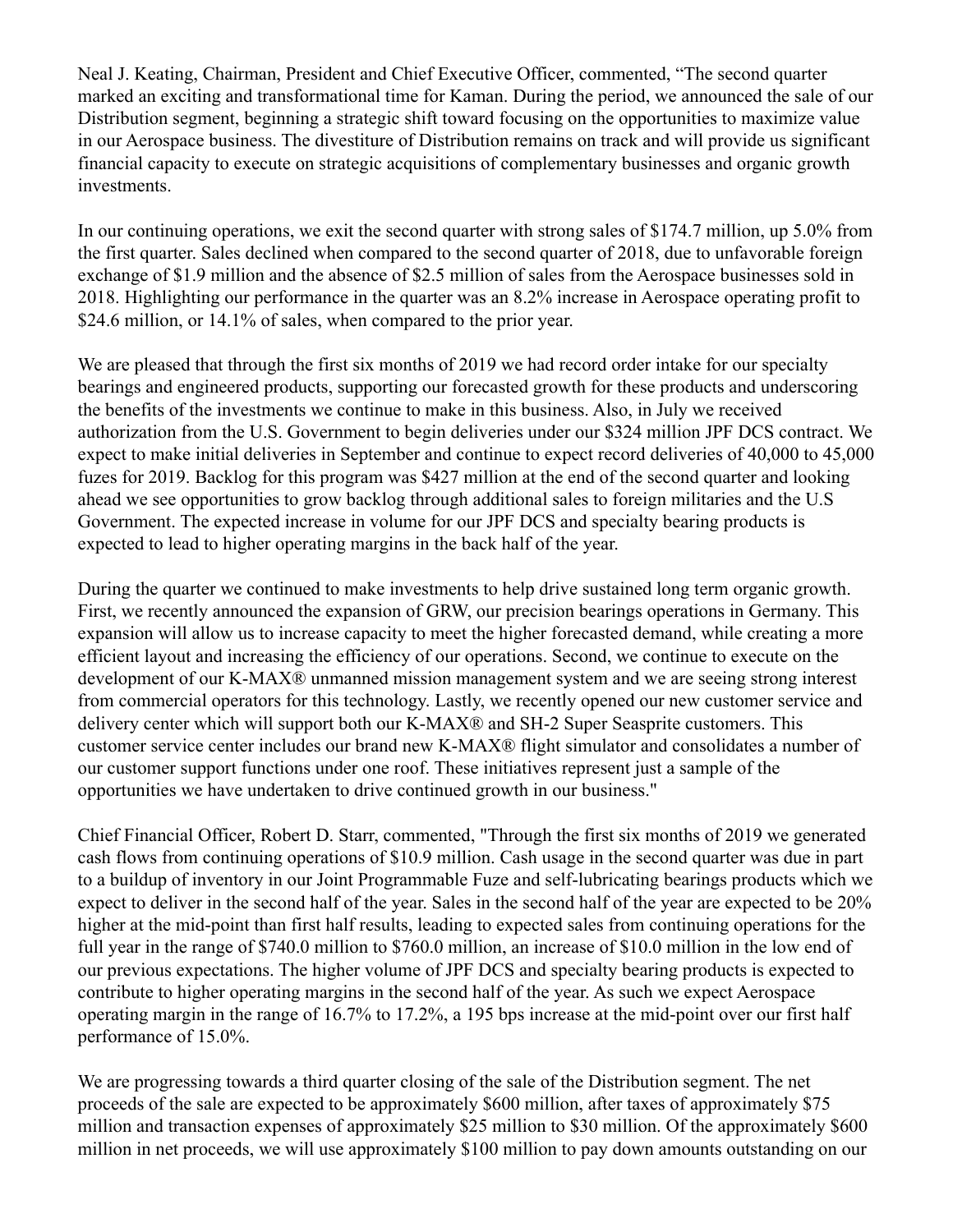revolving credit facility. We expect to deploy a significant portion of the remaining proceeds toward our acquisition priorities and organic growth initiatives. In addition, we are evaluating the return of capital to shareholders through dividend and share buybacks; however, the scope and timing of these capital return options have not been finalized."

# **2019 Outlook**

Our revised 2019 outlook for Aerospace performance:

- Aerospace:
	- $\circ$ Sales of \$740.0 million to \$760.0 million
	- Operating margins of 16.7% to 17.2%  $\circ$
	- Depreciation and amortization expense of approximately \$21.0 million  $\circ$

**Please see the MD&A section of the Company's Form 10-Q filed with the Securities and Exchange Commission concurrently with the issuance of this release for greater detail on our results and various company programs.**

**A conference call has been scheduled for tomorrow, August 1, 2019, at 8:30 AM ET.** Listeners may access the call live by telephone at (844) 473-0975 and from outside the U.S. at (562) 350-0826 using the Conference ID: 33675726; or, via the Internet at www.kaman.com. A replay will also be available two hours after the call and can be accessed at (855) 859-2056 or (404) 537-3406 using the Conference ID: 33675726. In its discussion, management may reference certain non-GAAP financial measures related to company performance. A reconciliation of that information to the most directly comparable GAAP measures is provided in this release.

# **About Kaman Corporation**

Kaman Corporation, founded in 1945 by aviation pioneer Charles H. Kaman, and headquartered in Bloomfield, Connecticut conducts business in the aerospace and industrial distribution markets. The Company produces and markets proprietary aircraft bearings and components; super precision, miniature ball bearings; complex metallic and composite aerostructures for commercial, military and general aviation fixed and rotary wing aircraft; safe and arming solutions for missile and bomb systems for the U.S. and allied militaries; subcontract helicopter work; restoration, modification and support of our SH-2G Super Seasprite maritime helicopters; manufacture and support of our K-MAX® manned and unmanned medium-to-heavy lift helicopters. More information is available at www.kaman.com.

#### **Table 2. Summary of Segment Information (in thousands) (unaudited)**

|                                              | <b>For the Three Months</b><br>Ended |                         |    |                         |    | <b>For the Six Months</b><br>Ended |          |           |  |  |  |  |  |                         |
|----------------------------------------------|--------------------------------------|-------------------------|----|-------------------------|----|------------------------------------|----------|-----------|--|--|--|--|--|-------------------------|
|                                              |                                      | <b>June 28.</b><br>2019 |    | <b>June 29,</b><br>2018 |    | <b>June 28,</b><br>2019            |          |           |  |  |  |  |  | <b>June 29,</b><br>2018 |
| Net sales from continuing operations:        |                                      |                         |    |                         |    |                                    |          |           |  |  |  |  |  |                         |
| Aerospace                                    |                                      | 174,712                 | S. | 178,606                 |    | 341,146                            | -S       | 358,001   |  |  |  |  |  |                         |
|                                              |                                      |                         |    |                         |    |                                    |          |           |  |  |  |  |  |                         |
| Operating income from continuing operations: |                                      |                         |    |                         |    |                                    |          |           |  |  |  |  |  |                         |
| Aerospace                                    | \$                                   | 24,598                  | \$ | 22,741                  | -S | 51,210                             | <b>S</b> | 45,403    |  |  |  |  |  |                         |
| Net gain (loss) on sale of assets            |                                      |                         |    | 1,528                   |    | 65                                 |          | 1,589     |  |  |  |  |  |                         |
| Corporate expense                            |                                      | (14, 023)               |    | (17,043)                |    | (28, 331)                          |          | (31, 150) |  |  |  |  |  |                         |
| Operating income from continuing operations  |                                      | 10,575                  |    | 7,226                   |    | 22,944                             |          | 15,842    |  |  |  |  |  |                         |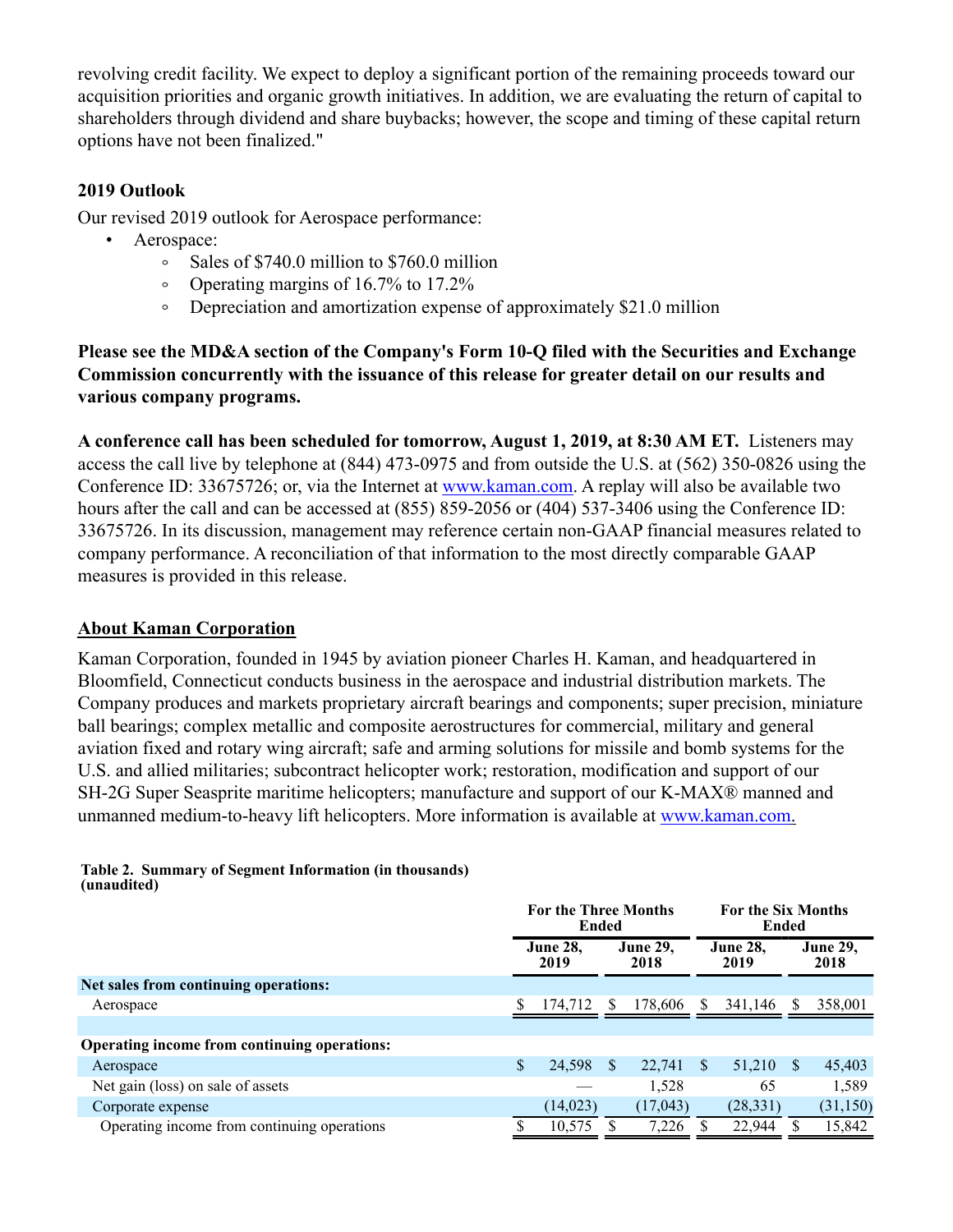#### **Table 3. Depreciation and Amortization from continuing operations (in thousands) (unaudited)**

|                                       | <b>For the Three Months</b><br>Ended |       |  |       |                         | <b>For the Six Months</b><br>Ended |                         |        |  |                         |
|---------------------------------------|--------------------------------------|-------|--|-------|-------------------------|------------------------------------|-------------------------|--------|--|-------------------------|
|                                       | <b>June 28,</b><br>2019              |       |  |       | <b>June 29.</b><br>2018 |                                    | <b>June 28,</b><br>2019 |        |  | <b>June 29,</b><br>2018 |
| <b>Depreciation and Amortization:</b> |                                      |       |  |       |                         |                                    |                         |        |  |                         |
| Aerospace                             | S                                    | 5.457 |  | 6.202 |                         | 10.775                             |                         | 12,512 |  |                         |
| Corporate                             |                                      | 786   |  | 834   |                         | 1.590                              |                         | 1,679  |  |                         |
| Consolidated Total                    |                                      | 6.243 |  | 7.036 |                         | 12,365                             |                         | 14,191 |  |                         |

## **Non-GAAP Measures Disclosure**

Management believes that the Non-GAAP financial measures (i.e. Financial measures that are not computed in accordance with Generally Accepted Accounting Principles) identified by an asterisk (\*) used in this release or in other disclosures provide important perspectives into the Company's ongoing business performance. The Company does not intend for the information to be considered in isolation or as a substitute for the related GAAP measures. Other companies may define the measures differently. We define the Non-GAAP measures used in this release and other disclosures as follows:

**Organic Sales** - Organic Sales is defined as "Net Sales" less sales derived from acquisitions completed during the preceding twelve months. We believe that this measure provides management and investors with a more complete understanding of underlying operating results and trends of established, ongoing operations by excluding the effect of acquisitions, which can obscure underlying trends. We also believe that presenting Organic Sales separately for our segments provides management and investors with useful information about the trends impacting our segments and enables a more direct comparison to other businesses and companies in similar industries. Management recognizes that the term "Organic Sales" may be interpreted differently by other companies and under different circumstances. No other adjustments were made during the three-month and six-month fiscal periods ended June 28, 2019 and June 29, 2018, respectively. The following table illustrates the calculation of Organic Sales using the GAAP measure, "Net Sales".

#### **Table 4. Organic Sales from continuing operations (in thousands) (unaudited)**

|                         |         |                         | For the Six Months<br>Ended |                                                    |            |     |                         |  |
|-------------------------|---------|-------------------------|-----------------------------|----------------------------------------------------|------------|-----|-------------------------|--|
| <b>June 28,</b><br>2019 |         | <b>June 29,</b><br>2018 |                             | <b>June 28,</b><br>2019                            |            |     | <b>June 29,</b><br>2018 |  |
|                         |         |                         |                             |                                                    |            |     |                         |  |
| S.                      |         |                         |                             |                                                    |            | - S | 358,001                 |  |
|                         |         |                         |                             |                                                    |            |     |                         |  |
|                         | 174.712 | S.                      | 178,606                     | <sup>S</sup>                                       | 341,146    | S   | 358,001                 |  |
|                         |         |                         |                             | <b>For the Three Months</b><br>Ended<br>174,712 \$ | 178,606 \$ |     | 341,146                 |  |

**Adjusted EBITDA from continuing operations** - Adjusted EBITDA from continuing operations is defined as earnings from continuing operations before interest, taxes, other expense (income), net, depreciation and amortization and certain items that are not indicative of the operating performance of the Company's segments or corporate function for the period presented. Adjusted EBITDA from continuing operations differs from earnings from continuing operations, as calculated in accordance with GAAP, in that it excludes interest expense, net, income tax expense, depreciation and amortization, other expense (income), net and certain items that are not indicative of the operating performance of the Company's segments or corporate function for the period presented. We have made numerous investments in our business, such as acquisitions and capital expenditures, including facility improvements, new machinery and equipment, improvements to our information technology infrastructure and new ERP systems, which we have adjusted for in Adjusted EBITDA from continuing operations. Adjusted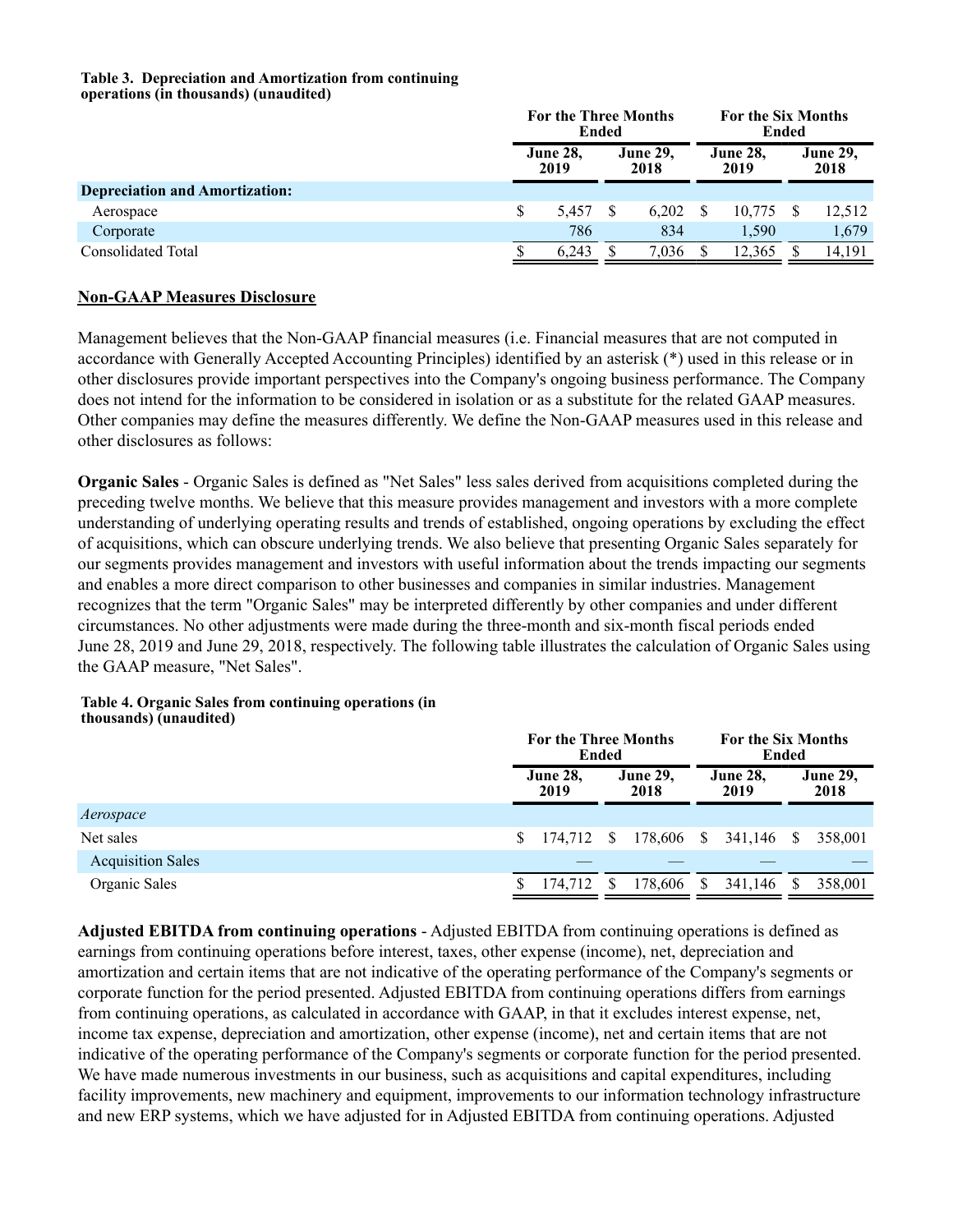EBITDA from continuing operations also does not give effect to cash used for debt service requirements and thus does not reflect funds available for distributions, reinvestments or other discretionary uses.

Management believes Adjusted EBITDA from continuing operations provides an additional perspective on the operating results of the organization and its earnings capacity and helps improve the comparability of our results between periods because it provides a view of our operations that excludes items that management believes are not reflective of operating performance, such as items traditionally removed from net earnings in the calculation of EBITDA as well as Other expense (income), net and certain items that are not indicative of the operating performance of the Company's segments or corporate function for the period presented. Adjusted EBITDA from continuing operations is not presented as an alternative measure of operating performance, as determined in accordance with GAAP. No other adjustments were made during the three-month and six-month fiscal periods ended June 28, 2019 and June 29, 2018. The following table illustrates the calculation of Adjusted EBITDA from continuing operations using GAAP measures:

#### **Table 5. Adjusted EBITDA from continuing operations (in thousands) (unaudited)**

|                                                   |              | <b>For the Three Months</b><br><b>Ended</b> |              |                         |                         | For the Six Months<br><b>Ended</b> |               |                         |
|---------------------------------------------------|--------------|---------------------------------------------|--------------|-------------------------|-------------------------|------------------------------------|---------------|-------------------------|
|                                                   |              | June 28,<br>2019                            |              | <b>June 29,</b><br>2018 | <b>June 28,</b><br>2019 |                                    |               | <b>June 29,</b><br>2018 |
| <b>Adjusted EBITDA from continuing operations</b> |              |                                             |              |                         |                         |                                    |               |                         |
| <b>Consolidated Results</b>                       |              |                                             |              |                         |                         |                                    |               |                         |
| Sales from continuing operations                  | $\mathbb{S}$ | 174,712                                     |              | \$178,606               |                         | \$341,146                          | $\mathbb{S}$  | 358,001                 |
|                                                   |              |                                             |              |                         |                         |                                    |               |                         |
| Earnings from continuing operations               | \$           | 6,389                                       | $\mathbb{S}$ | 4,778                   | $\mathbb{S}$            | 12,211                             | $\mathbf{\$}$ | 9,748                   |
|                                                   |              |                                             |              |                         |                         |                                    |               |                         |
| Interest expense, net                             |              | 5,236                                       |              | 5,000                   |                         | 10,537                             |               | 10,323                  |
| Income tax (benefit) expense                      |              | (487)                                       |              | 123                     |                         | 947                                |               | 1,817                   |
| Other (income) expense, net                       |              | (463)                                       |              | 364                     |                         | (552)                              |               | 22                      |
| Depreciation and amortization                     |              | 6,243                                       |              | 7,036                   |                         | 12,365                             |               | 14,191                  |
| Other Adjustments:                                |              |                                             |              |                         |                         |                                    |               |                         |
| Restructuring and severance costs                 |              | 206                                         |              | 1,804                   |                         | 472                                |               | 3,497                   |
| Gain on the sale of land                          |              |                                             |              | (1,520)                 |                         |                                    |               | (1,520)                 |
| Adjustments                                       | \$           | 10,735                                      | \$           | 12,807                  | \$                      | 23,769                             | S.            | 28,330                  |
|                                                   |              |                                             |              |                         |                         |                                    |               |                         |
| Adjusted EBITDA from continuing operations        | \$           | 17,124                                      | \$           | 17,585                  | \$                      | 35,980                             | \$            | 38,078                  |
| Adjusted EBITDA margin                            |              | 9.8%                                        |              | 9.8%                    |                         | 10.5%                              |               | 10.6%                   |

**Free Cash Flow from continuing operations** - Free Cash Flow from continuing operations is defined as GAAP "Net cash provided by (used in) operating activities" in a period less "Expenditures for property, plant  $\&$ equipment" in the same period. Management believes Free Cash Flow from continuing operations provides an important perspective on our ability to generate cash from our business operations and, as such, that it is an important financial measure for use in evaluating the Company's financial performance. Free Cash Flow from continuing operations should not be viewed as representing the residual cash flow available for discretionary expenditures such as dividends to shareholders or acquisitions, as it may exclude certain mandatory expenditures such as repayment of maturing debt and other contractual obligations. Management uses Free Cash Flow from continuing operations internally to assess overall liquidity. The following table illustrates the calculation of Free Cash Flow from continuing operations using "Net cash provided by (used in) operating activities from continuing operations" and "Expenditures for property, plant & equipment", GAAP measures from the Condensed Consolidated Statements of Cash Flows included in this release.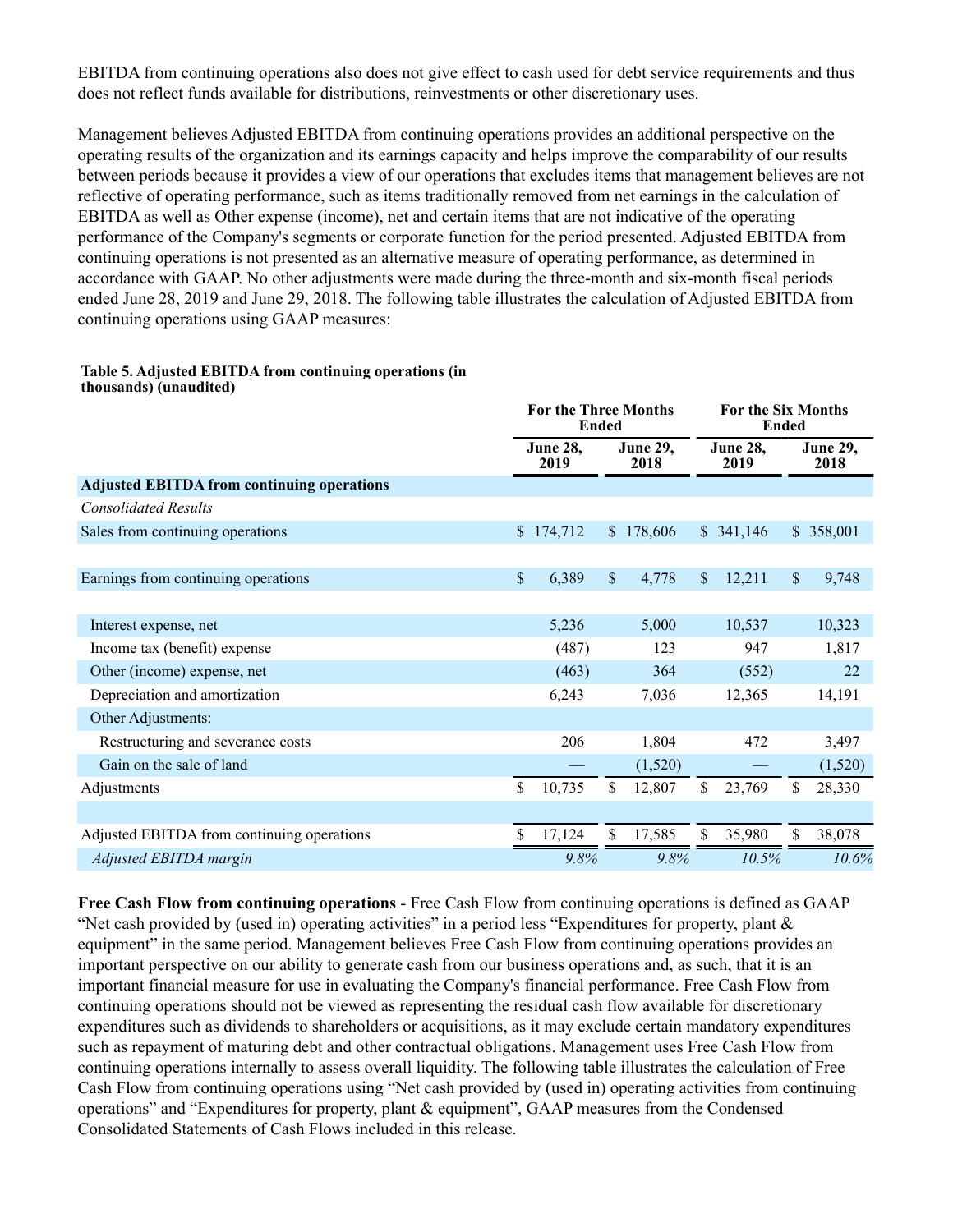### **Table 6. Free Cash Flow from continuing operations (in thousands) (unaudited)**

|                                                                      | For the Six Months Ended |           |  |                         |               |           |  |  |  |
|----------------------------------------------------------------------|--------------------------|-----------|--|-------------------------|---------------|-----------|--|--|--|
|                                                                      | <b>June 28,</b><br>2019  |           |  | <b>June 29,</b><br>2018 | 2019 vs. 2018 |           |  |  |  |
| Net cash provided by operating activities from continuing operations |                          | 10.862    |  | 79.715                  |               | (68, 853) |  |  |  |
| Expenditures for property, plant $&$ equipment                       |                          | (11, 375) |  | (10, 831)               |               | (544)     |  |  |  |
| Free Cash Flow from continuing operations                            |                          | (513)     |  | 68.884                  |               | (69, 397) |  |  |  |

**Debt to Capitalization Ratio** - Debt to Capitalization Ratio is calculated by dividing debt by capitalization. Debt is defined as GAAP "Current portion of long-term debt" plus "Long-term debt, excluding current portion". Capitalization is defined as Debt plus GAAP "Total shareholders' equity". Management believes that Debt to Capitalization Ratio is a measurement of financial leverage and provides an insight into the financial structure of the Company and its financial strength. The following table illustrates the calculation of Debt to Capitalization Ratio using GAAP measures from the Condensed Consolidated Balance Sheets included in this release.

## **Table 7. Debt to Capitalization Ratio (in thousands) (unaudited)**

|                                           | <b>June 28, 2019</b> | <b>December 31, 2018</b> |
|-------------------------------------------|----------------------|--------------------------|
| Current portion of long-term debt         | 127.603              | 9,375                    |
| Long-term debt, excluding current portion | 180.196              | 284,256                  |
| Debt                                      | 307,799              | 293,631                  |
| Total shareholders' equity                | 658.169              | 633,157                  |
| Capitalization                            | 965.968              | 926,788                  |
| Debt to Capitalization Ratio              | 31.9%                | 31.7%                    |

**Adjusted Earnings from Continuing Operations and Adjusted Diluted Earnings Per Share from Continuing Operations** - Adjusted Earnings from Continuing Operations and Adjusted Diluted Earnings per Share from Continuing Operations are defined as GAAP "Earnings from Continuing Operations" and "Diluted earnings per share from continuing operations", less items that are not indicative of the operating performance of the business for the periods presented. These items are included in the reconciliation below. Management uses Adjusted Earnings from Continuing Operations and Adjusted Diluted Earnings per Share from Continuing Operations to evaluate performance period over period, to analyze the underlying trends in our business and to assess its performance relative to its competitors. We believe that this information is useful for investors and financial institutions seeking to analyze and compare companies on the basis of operating performance.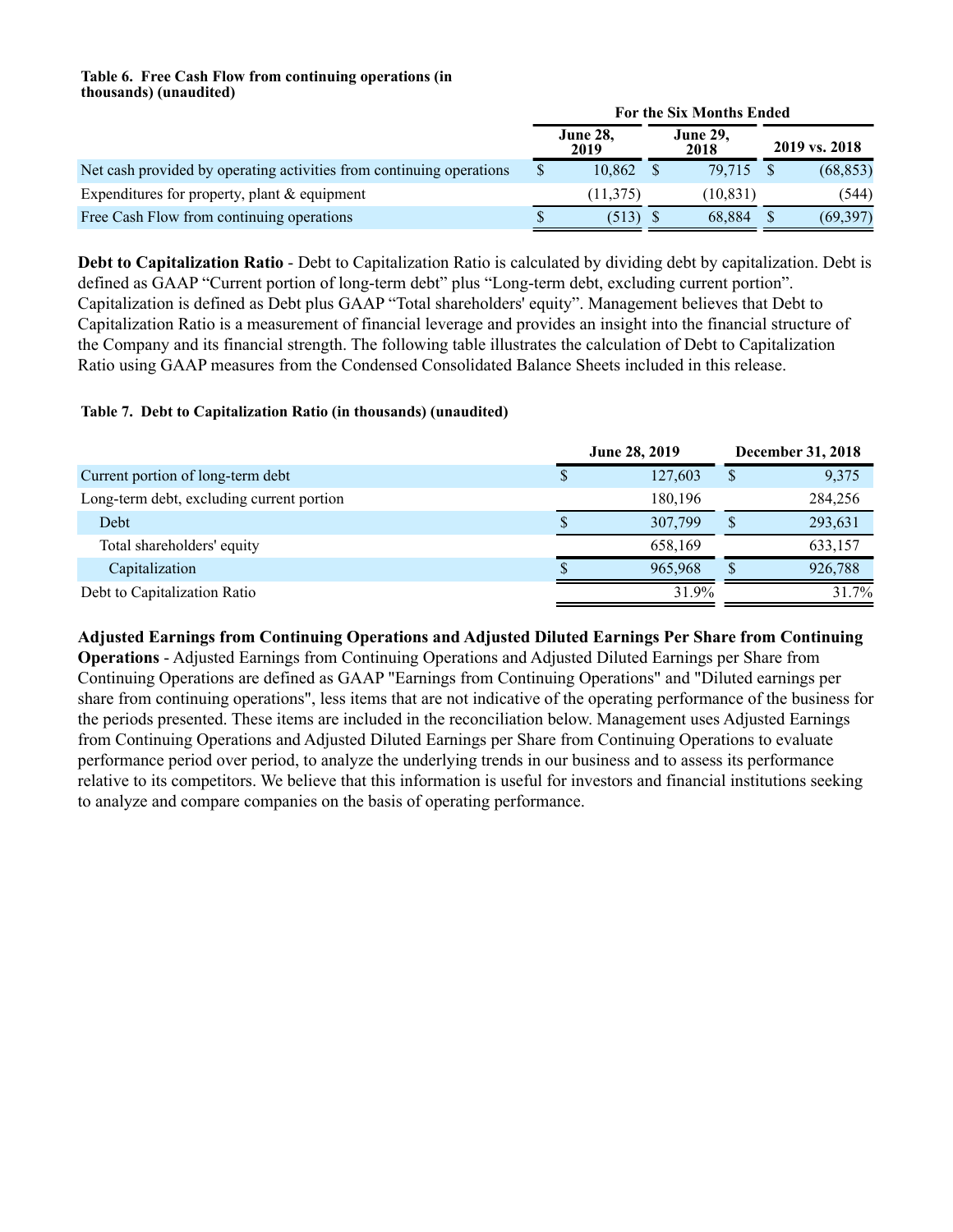The following table illustrates the calculation of Adjusted Earnings from Continuing Operations and Adjusted Diluted Earnings per Share from Continuing Operations using "Earnings from Continuing Operations" and "Diluted earnings per share from continuing operations" from the "Consolidated Statements of Operations" included in the Company's Form 10-Q filed with the Securities and Exchange Commission on July 31, 2019.

### **Table 8. Adjusted Earnings from continuing operations and Adjusted Diluted Earnings per Share from continuing operations**

**(In thousands except per share amounts) (unaudited)**

|                                                                                  | <b>For the Three Months</b><br>Ended |                  |                           |                         |                           | For the Six Months<br>Ended |                           |                         |  |
|----------------------------------------------------------------------------------|--------------------------------------|------------------|---------------------------|-------------------------|---------------------------|-----------------------------|---------------------------|-------------------------|--|
|                                                                                  |                                      | June 28,<br>2019 |                           | <b>June 29,</b><br>2018 |                           | <b>June 28,</b><br>2019     |                           | <b>June 29,</b><br>2018 |  |
| Adjustments to Earnings from Continuing Operations, pre tax                      |                                      |                  |                           |                         |                           |                             |                           |                         |  |
| Restructuring and severance costs at Aerospace                                   | $\mathbb{S}$                         | 206              | $\mathbf{\hat{S}}$        | 1,804                   | $\mathcal{S}$             | 472                         | $\mathsf{\$}$             | 3,497                   |  |
| Benefit from change in state tax laws                                            |                                      | (2, 137)         |                           |                         |                           | (2,137)                     |                           |                         |  |
| Gain on the sale of land                                                         |                                      |                  |                           | (1,520)                 |                           |                             |                           | (1,520)                 |  |
| Adjustments, pre tax                                                             | $\mathbb S$                          | $(1,931)$ \$     |                           | 284                     | $\boldsymbol{\mathsf{S}}$ | $(1,665)$ \$                |                           | 1,977                   |  |
| Tax Effect of Adjustments to Earnings from Continuing Operations                 |                                      |                  |                           |                         |                           |                             |                           |                         |  |
| Restructuring and severance costs at Aerospace                                   | $\mathsf{\$}$                        | $(17)$ \$        |                           | 451                     | $\mathcal{S}$             | 34                          | $\boldsymbol{\mathsf{S}}$ | 874                     |  |
| Benefit from change in state tax laws                                            |                                      |                  |                           |                         |                           |                             |                           |                         |  |
| Gain on the sale of land                                                         |                                      |                  |                           | (380)                   |                           |                             |                           | (380)                   |  |
| Tax effect of Adjustments                                                        | \$                                   | $(17)$ \$        |                           | 71                      | $\mathcal{S}$             | 34                          | \$                        | 494                     |  |
|                                                                                  |                                      |                  |                           |                         |                           |                             |                           |                         |  |
| Adjustments to Earnings from Continuing Operations, net of tax                   |                                      |                  |                           |                         |                           |                             |                           |                         |  |
| GAAP Earnings from continuing operations, as reported                            | \$                                   | 6,389            | $\mathbb S$               | 4,778                   | $\boldsymbol{\mathsf{S}}$ | 12,211                      | \$                        | 9,748                   |  |
| Restructuring and severance costs at Aerospace                                   |                                      | 223              |                           | 1,353                   |                           | 438                         |                           | 2,623                   |  |
| Benefit from change in state tax laws                                            |                                      | (2,137)          |                           |                         |                           | (2,137)                     |                           |                         |  |
| Gain on the sale of land                                                         |                                      |                  |                           | (1,140)                 |                           |                             |                           | (1,140)                 |  |
| Adjusted Earnings from continuing operations                                     | $\boldsymbol{\mathsf{S}}$            | 4,475            | $\boldsymbol{\mathsf{S}}$ | 4,991                   | $\mathcal{S}$             | 10,512                      | $\mathbb{S}$              | 11,231                  |  |
| Calculation of Adjusted Diluted Earnings per Share from<br>Continuing Operations |                                      |                  |                           |                         |                           |                             |                           |                         |  |
| GAAP diluted earnings per share from continuing operations                       | \$                                   | 0.23             | \$                        | 0.17                    | <sup>S</sup>              | 0.43                        | \$                        | 0.34                    |  |
| Restructuring and severance costs at Aerospace                                   |                                      | 0.01             |                           | 0.05                    |                           | 0.02                        |                           | 0.09                    |  |
| Benefit from change in state tax laws                                            |                                      | (0.08)           |                           |                         |                           | (0.08)                      |                           |                         |  |
| Gain on the sale of land                                                         |                                      |                  |                           | (0.04)                  |                           |                             |                           | (0.04)                  |  |
| Adjusted Diluted Earnings per Share from continuing operations                   | \$                                   | 0.16             | \$                        | $0.18\,$                | $\mathcal{S}$             | 0.37                        | \$                        | 0.39                    |  |
| Diluted weighted average shares outstanding                                      |                                      | 28,123           |                           | 28,349                  |                           | 28,097                      |                           | 28,258                  |  |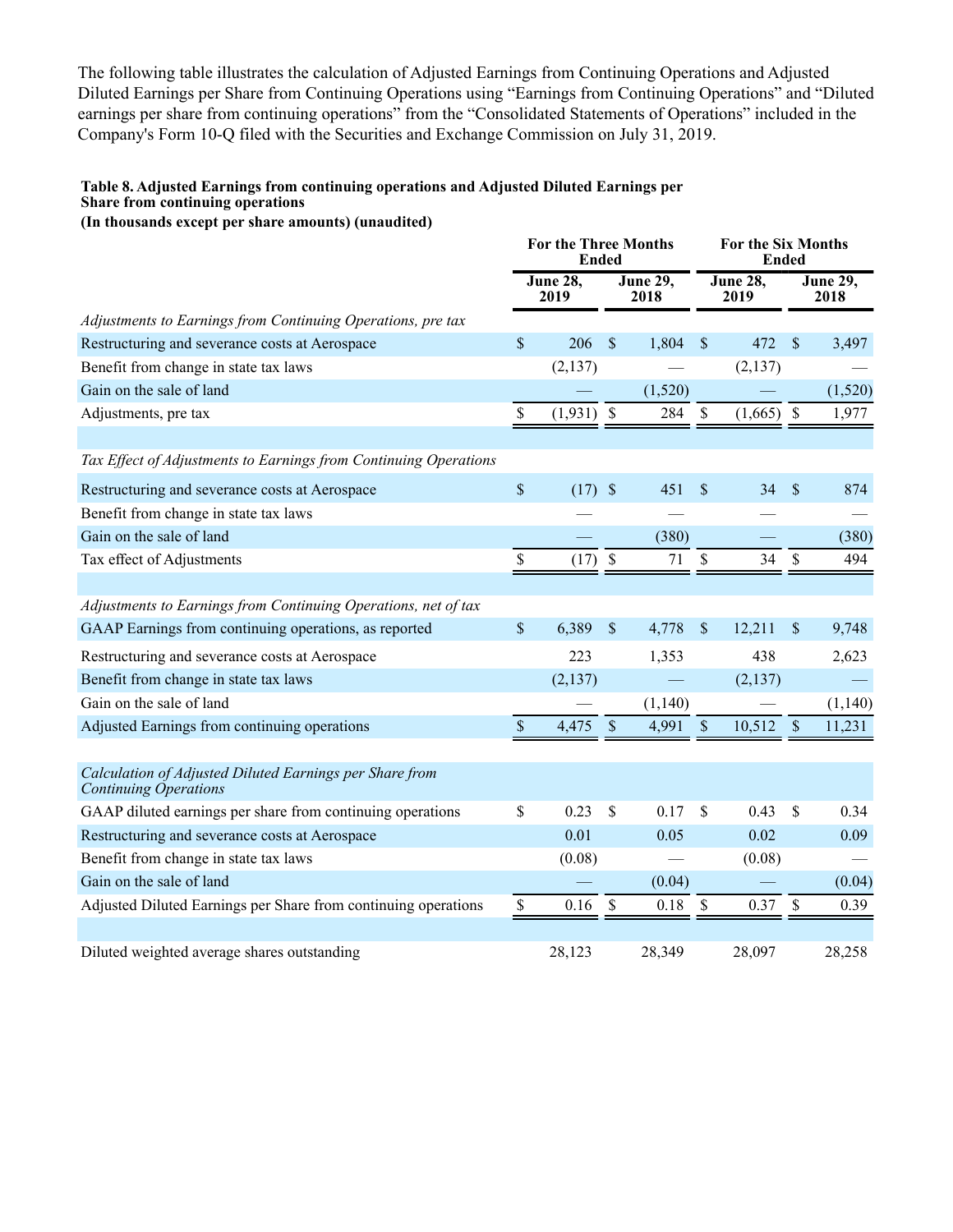**Adjusted Net Sales from continuing operations and Adjusted Operating Income from continuing operations** - Adjusted Net Sales from continuing operations is defined as net sales from continuing operations, less items not indicative of normal sales, such as revenue recorded related to the settlement of claims. Adjusted Operating Income from continuing operations is defined as operating income from continuing operations, less items that are not indicative of the operating performance of the Company's segments or corporate function for the period presented. These items are included in the reconciliation below. Management uses Adjusted Net Sales from continuing operations and Adjusted Operating Income from continuing operations to evaluate performance period over period, to analyze underlying trends in our segments and corporate function and to assess their performance relative to their competitors. We believe that this information is useful for investors and financial institutions seeking to analyze and compare companies on the basis of operating performance. The following table illustrates the calculation of Adjusted Operating Income from continuing operations using information found in Note 18, Segment and Geographic Information, to the Consolidated Financial Statements included in the Company's Form 10-Q filed with the Securities and Exchange Commission on July 31, 2019.

## **Table 9. Adjusted Net Sales and Adjusted Operating Income from Continuing Operations (In thousands) (unaudited)**

|                                                    |               | <b>For the Three Months</b><br><b>Ended</b> |                         |           | For the Six Months<br><b>Ended</b> |                                               |               |                         |
|----------------------------------------------------|---------------|---------------------------------------------|-------------------------|-----------|------------------------------------|-----------------------------------------------|---------------|-------------------------|
|                                                    |               | <b>June 28,</b><br>2019                     | <b>June 29,</b><br>2018 |           | <b>June 28,</b><br>2019            |                                               |               | <b>June 29,</b><br>2018 |
| AEROSPACE SEGMENT OPERATING INCOME:                |               |                                             |                         |           |                                    |                                               |               |                         |
| Net Sales                                          |               | \$174,712                                   |                         | \$178,606 |                                    | \$341,146                                     |               | \$ 358,001              |
| GAAP Operating income - Aerospace segment          |               | 24,598                                      | \$                      | 22,741    | <sup>S</sup>                       | 51,210                                        | S.            | 45,403                  |
| % of GAAP net sales                                |               | 14.1%                                       |                         | 12.7%     |                                    | $15.0\%$                                      |               | 12.7%                   |
| Restructuring and severance costs                  |               | 206                                         |                         | 1,804     |                                    | 472                                           |               | 3,497                   |
| Adjusted Operating Income - Aerospace segment      | \$.           | 24,804                                      | $\mathbb{S}$            | 24,545    | $\mathbb{S}$                       | 51,682                                        | <sup>\$</sup> | 48,900                  |
| % of GAAP net sales                                |               | 14.2%                                       |                         | 13.7%     |                                    | 15.1%                                         |               | 13.7%                   |
| <b>CORPORATE EXPENSE:</b>                          |               |                                             |                         |           |                                    |                                               |               |                         |
| <b>GAAP</b> Corporate Expense                      | \$            | (14, 023)                                   | S.                      | (17,043)  | <sup>S</sup>                       | (28, 331)                                     | S.            | (31, 150)               |
| <b>CONSOLIDATED OPERATING INCOME:</b>              |               |                                             |                         |           |                                    |                                               |               |                         |
| Net Sales from continuing operations               | S.            | 174,712                                     | $\mathbb{S}^-$          | 178,606   |                                    | \$341,146                                     | \$.           | 358,001                 |
| GAAP - Operating income from continuing operations | \$            | 10,575                                      | \$                      | 7,226     | $\mathbf{\$}$                      | 22,944                                        | \$.           | 15,842                  |
| % of GAAP net sales                                |               | 6.1%                                        |                         | 4.0%      |                                    | 6.7%                                          |               | 4.4%                    |
| Restructuring and severance costs                  |               | 206                                         |                         | 1,804     |                                    | 472                                           |               | 3,497                   |
| Gain on sale of land                               |               |                                             |                         | (1,520)   |                                    | $\qquad \qquad \overbrace{\qquad \qquad }^{}$ |               | (1,520)                 |
| <b>Adjusted Operating Income</b>                   | $\mathsf{\$}$ | 10,781                                      | $\mathsf{\$}$           | 7,510     | $\mathcal{S}$                      | 23,416                                        | $\mathcal{S}$ | 17,819                  |
| % of GAAP net sales                                |               | 6.2%                                        |                         | 4.2%      |                                    | 6.9%                                          |               | 5.0%                    |

## **FORWARD-LOOKING STATEMENTS**

This release contains "forward-looking statements" within the meaning of the safe harbor provisions of the U.S. Private Securities Litigation Reform Act of 1995. Forward-looking statements also may be included in other publicly available documents issued by the Company and in oral statements made by our officers and representatives from time to time. These forward-looking statements are intended to provide management's current expectations or plans for our future operating and financial performance, based on assumptions currently believed to be valid. They can be identified by the use of words such as "anticipate," "intend," "plan," "goal," "seek," "believe," "project," "estimate," "expect," "strategy," "future," "likely," "may," "should," "would," "could," "will" and other words of similar meaning in connection with a discussion of future operating or financial performance. Examples of forward looking statements include, among others, statements relating to future sales, earnings, cash flows, results of operations, uses of cash and other measures of financial performance.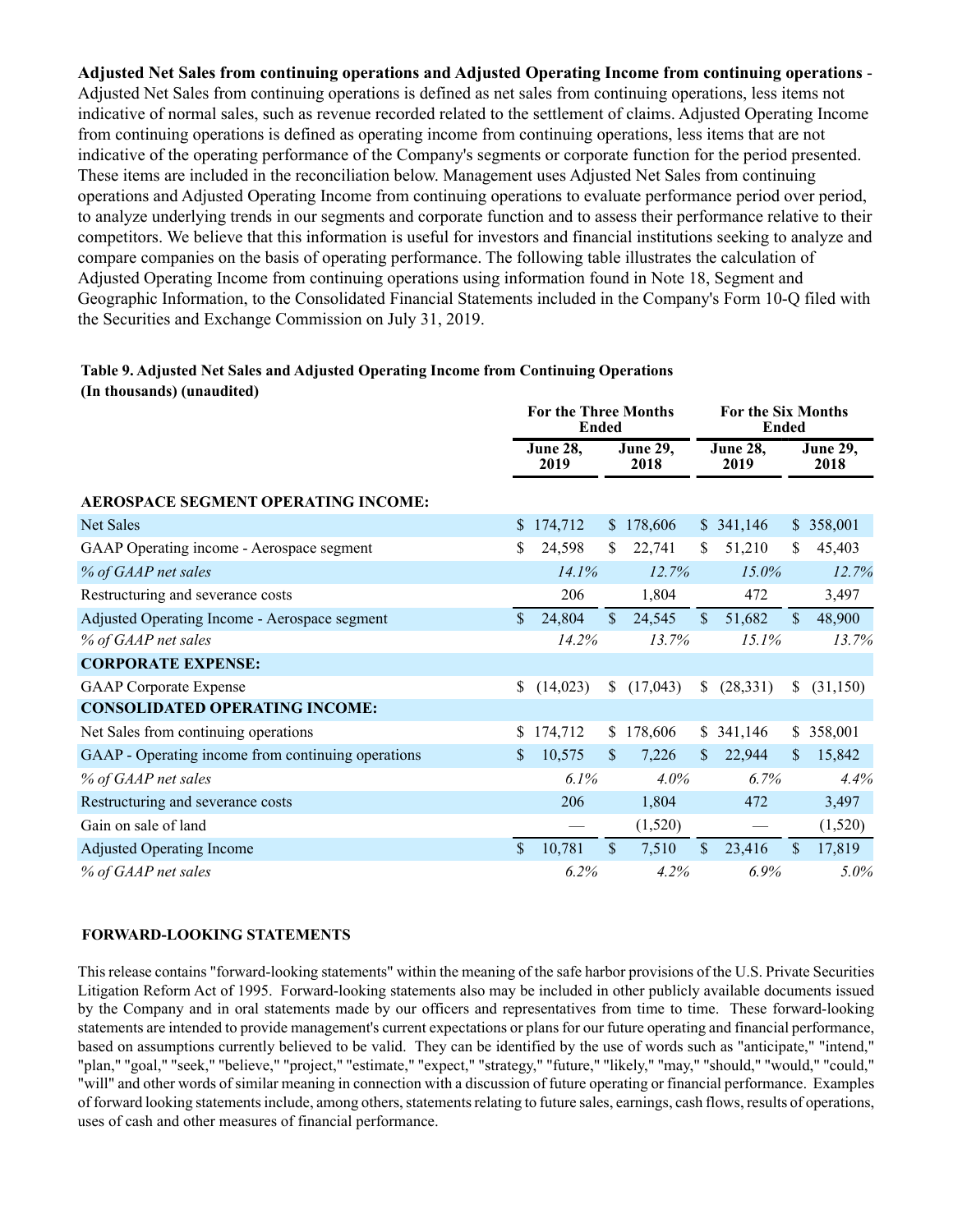*Because forward-looking statements relate to the future, they are subject to inherent risks, uncertainties and other factors that may cause the Company's actual results and financial condition to differ materially from those expressed or implied in the forward-looking statements. Such risks, uncertainties and other factors include, among others: (i) the occurrence of any event, change or other circumstances that could give rise to the termination of the Share Purchase Agreement; (ii) the failure to satisfy or fulfill in a timely manner any of the closing conditions set forth in the Share Purchase Agreement; (iii) the filing of any litigation relating to the Share Purchase Agreement or any of the transactions contemplated thereby; (iv) the possibility that the pendency of the Sale Transaction may adversely affect our business; (v) the possibility that our business and financial performance may be adversely affected if we fail to complete the Sale Transaction; (vi) the possibility that we may be unable to find appropriate reinvestment opportunities for the proceeds from the Sale Transaction; (vii) changes in domestic and foreign economic and competitive conditions in markets served by the Company, particularly the defense, commercial aviation and industrial production markets; (viii) changes in government and customer priorities and requirements (including cost-cutting initiatives, government and customer shut-downs, the potential deferral of awards, terminations or reductions of expenditures to respond to the priorities of Congress and the Administration, or budgetary cuts resulting from Congressional actions or automatic sequestration); (ix) changes in geopolitical conditions in countries where the Company does or intends to do business; (x) the successful conclusion of competitions for government programs (including new, follow-on and successor programs) and thereafter successful contract negotiations with government authorities (both foreign and domestic) for the terms and conditions of the programs; (xi) the timely receipt of any necessary export approvals and/or other licenses or authorizations from the U.S. Government; (xii) timely satisfaction or fulfillment of material contractual conditions precedents in customer purchase orders, contracts, or similar arrangements; (xiii) the existence of standard government contract provisions permitting renegotiation of terms and termination for the convenience of the government; (xiv) the successful resolution of government inquiries or investigations relating to our businesses and programs; (xv) risks and uncertainties associated with the successful implementation and ramp up of significant new programs, including the ability to manufacture the products to the detailed specifications required and recover start-up costs and other investments in the programs; (xvi) potential difficulties associated with variable acceptance test results, given sensitive production materials and extreme test parameters; (xvii) the receipt and successful execution of production orders under the Company's existing U.S. government JPF contract, including the exercise of all contract options and receipt of orders from allied militaries, but excluding any next generation programmable fuze programs, as all have been assumed in connection with goodwill impairment evaluations; (xviii) the continued support of the existing K-MAX® helicopter fleet, including sale of existing K-MAX® spare parts inventory and the receipt of orders for new aircraft sufficient to recover our investments in the K-MAX® production line; (xix) the accuracy of current cost estimates associated with environmental remediation activities; (xx) the profitable integration of acquired businesses into the Company's operations; (xxi) the ability to recover from cyber-based or other security attacks, information technology failures or other disruptions; (xxii) changes in supplier sales or vendor incentive policies; (xiii) the ability of our suppliers to satisfy their performance obligations; (xxiv) the effects of price increases or decreases; (xxv) the effects of pension regulations, pension plan assumptions, pension plan asset performance, future contributions and the pension freeze, including the ultimate determination of the U.S. Government's share of any pension curtailment adjustment calculated in accordance with CAS 413; (xxvi) future levels of indebtedness and capital expenditures; (xxvii) the continued availability of raw materials and other commodities in adequate supplies and the effect of increased costs for such items; (xxviii) the effects of currency exchange rates and foreign competition on future operations; (xxix) changes in laws and regulations, taxes, interest rates, inflation rates and general business conditions; (xxx) the effects, if any, of the UK's exit from the EU; (xxxi) future repurchases and/or issuances of common stock; (xxxii) the occurrence of unanticipated restructuring costs or the failure to realize anticipated savings or benefits from past or future expense reduction actions; (xxiii) the ability to recruit and retain skilled employees; and (xxxiv) other risks and uncertainties set forth herein and in our 2018 Form 10-K and our Second Quarter Form 10-Q filed July 31, 2019.*

Any forward-looking information provided in this release should be considered with these factors in mind. We assume no obligation to update any forward-looking statements contained in this report.

Contact: James Coogan V.P., Investor Relations (860) 243-6342 James.Coogan@kaman.com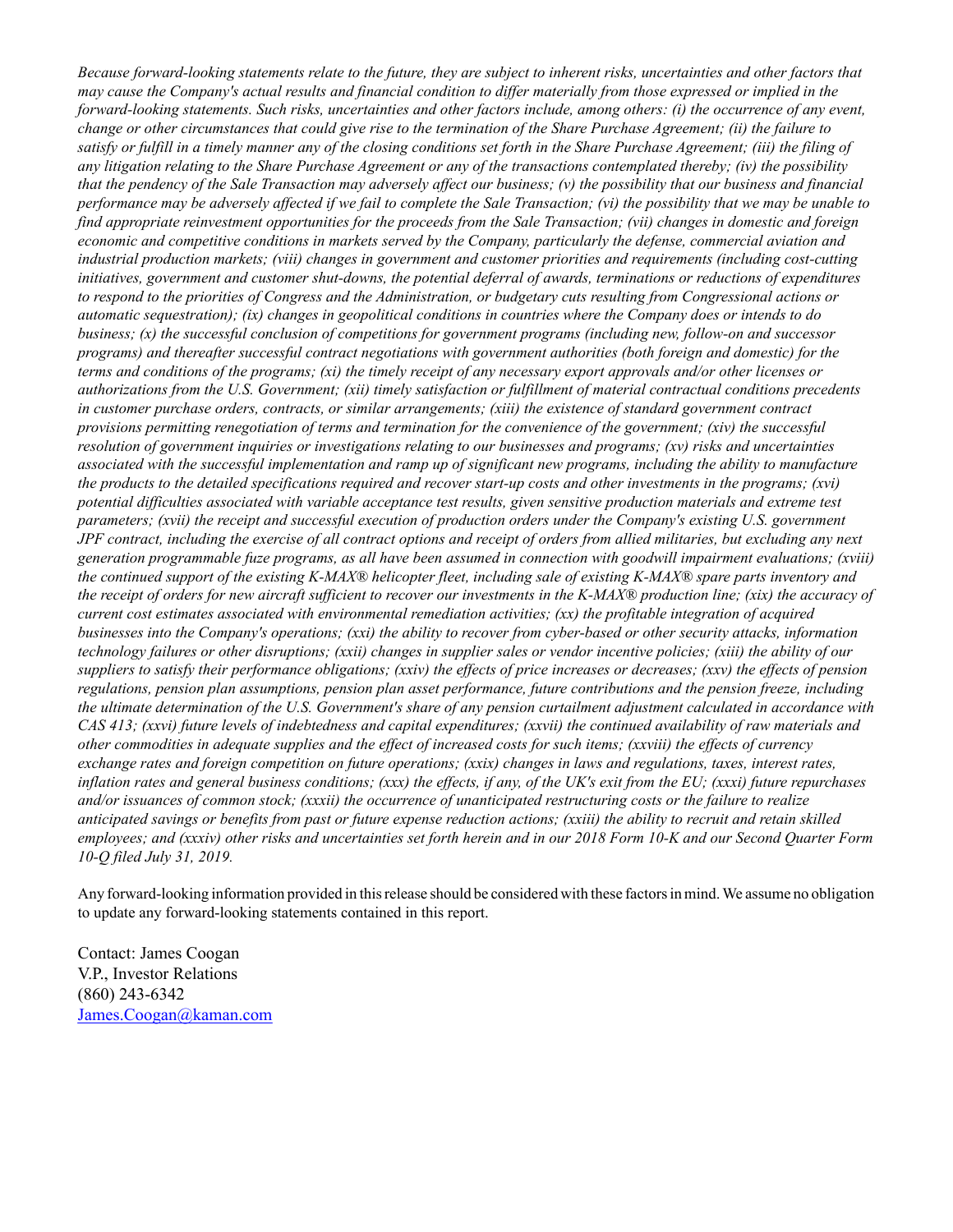**Condensed Consolidated Statements of Operations**

*(In thousands, except per share amounts) (unaudited)*

|                                                               | <b>For the Three Months</b><br><b>Ended</b> |                         |             |                         |               | <b>For the Six Months</b><br>Ended |               |                         |  |
|---------------------------------------------------------------|---------------------------------------------|-------------------------|-------------|-------------------------|---------------|------------------------------------|---------------|-------------------------|--|
|                                                               |                                             | <b>June 28,</b><br>2019 |             | <b>June 29,</b><br>2018 |               | <b>June 28,</b><br>2019            |               | <b>June 29,</b><br>2018 |  |
| Net sales                                                     |                                             | \$174,712               |             | $\overline{)178,606}$   |               | \$341,146                          |               | $\overline{358,001}$    |  |
| Cost of sales                                                 |                                             | 122,123                 |             | 125,165                 |               | 234,036                            |               | 251,380                 |  |
| Gross profit                                                  |                                             | 52,589                  |             | 53,441                  |               | 107,110                            |               | 106,621                 |  |
| Selling, general and administrative expenses                  |                                             | 41,808                  |             | 45,939                  |               | 83,759                             |               | 88,871                  |  |
| Restructuring costs                                           |                                             | 206                     |             | 1,804                   |               | 472                                |               | 3,497                   |  |
| Net gain on sale of assets                                    |                                             |                         |             | (1,528)                 |               | (65)                               |               | (1, 589)                |  |
| Operating income                                              |                                             | 10,575                  |             | 7,226                   |               | 22,944                             |               | 15,842                  |  |
| Interest expense, net                                         |                                             | 5,236                   |             | 5,000                   |               | 10,537                             |               | 10,323                  |  |
| Non-service pension and post retirement benefit cost (income) |                                             | (100)                   |             | (3,039)                 |               | (199)                              |               | (6,068)                 |  |
| Other income, net                                             |                                             | (463)                   |             | 364                     |               | (552)                              |               | 22                      |  |
| Earnings from continuing operations before income taxes       |                                             | 5,902                   |             | 4,901                   |               | 13,158                             |               | 11,565                  |  |
| Income tax expense                                            |                                             | (487)                   |             | 123                     |               | 947                                |               | 1,817                   |  |
| Earnings from continuing operations                           |                                             | 6,389                   |             | 4,778                   |               | 12,211                             |               | 9,748                   |  |
| Earnings from discontinued operations, net of tax             |                                             | 7,077                   |             | 10,316                  |               | 15,380                             |               | 19,412                  |  |
| Net earnings                                                  | $\mathcal{S}$                               | 13,466                  | $\sqrt{3}$  | 15,094                  | \$            | 27,591                             | $\mathcal{S}$ | 29,160                  |  |
| Earnings per share:                                           |                                             |                         |             |                         |               |                                    |               |                         |  |
| Basic earnings per share from continuing operations           | \$                                          | 0.23                    | \$          | 0.17                    | \$            | 0.44                               | \$            | 0.35                    |  |
| Basic earnings per share from discontinued operations         |                                             | 0.25                    |             | 0.37                    |               | 0.55                               |               | 0.69                    |  |
| Basic earnings per share                                      | $\overline{\mathcal{S}}$                    | 0.48                    | \$          | 0.54                    | \$            | 0.99                               | $\mathbb{S}$  | 1.04                    |  |
|                                                               |                                             |                         |             |                         |               |                                    |               |                         |  |
| Diluted earnings per share from continuing operations         | \$                                          | 0.23                    | \$          | 0.17                    | \$            | 0.43                               | \$            | 0.34                    |  |
| Diluted earnings per share from discontinued operations       |                                             | 0.25                    |             | 0.36                    |               | 0.55                               |               | 0.69                    |  |
| Diluted earnings per share                                    | $\overline{\mathcal{S}}$                    | 0.48                    | $\mathbb S$ | 0.53                    | $\mathcal{S}$ | 0.98                               | $\mathbb{S}$  | 1.03                    |  |
| Average shares outstanding:                                   |                                             |                         |             |                         |               |                                    |               |                         |  |
| <b>Basic</b>                                                  |                                             | 27,961                  |             | 27,971                  |               | 27,935                             |               | 27,911                  |  |
| Diluted                                                       |                                             | 28,123                  |             | 28,349                  |               | 28,097                             |               | 28,258                  |  |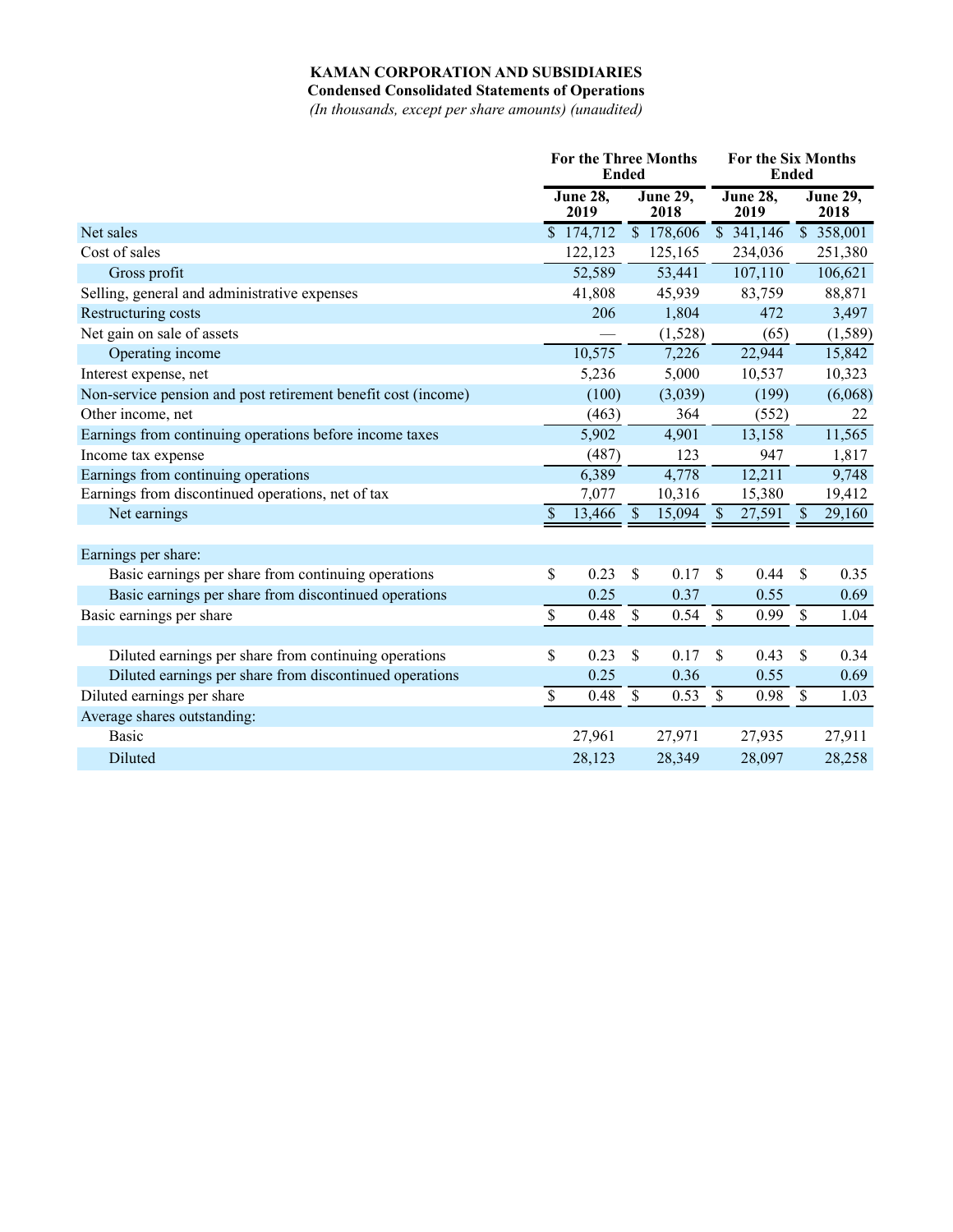**Condensed Consolidated Balance Sheets**

(*In thousands, except share and per share amounts) (unaudited)*

|                                                                                                                                 |                           | June 28, 2019 |                      | December 31, 2018 |
|---------------------------------------------------------------------------------------------------------------------------------|---------------------------|---------------|----------------------|-------------------|
| Assets                                                                                                                          |                           |               |                      |                   |
| Current assets:                                                                                                                 |                           |               |                      |                   |
| Cash and cash equivalents                                                                                                       | \$                        | 17,016        | \$                   | 25,895            |
| Accounts receivable, net                                                                                                        |                           | 100,799       |                      | 149,338           |
| Contract assets                                                                                                                 |                           | 118,774       |                      | 99,261            |
| Contract costs, current portion                                                                                                 |                           | 5,114         |                      | 5,993             |
| Inventories                                                                                                                     |                           | 163,006       |                      | 131,569           |
| Income tax refunds receivable                                                                                                   |                           | 5,487         |                      | 1,752             |
| Assets held for sale                                                                                                            |                           | 365,264       |                      | 351,261           |
| Other current assets                                                                                                            |                           | 10,568        |                      | 8,036             |
| Total current assets                                                                                                            |                           | 786,028       |                      | 773,105           |
| Property, plant and equipment, net of accumulated depreciation of \$201,400<br>and \$192,285, respectively                      |                           | 138,246       |                      | 137,112           |
| Operating right-of-use assets, net                                                                                              |                           | 16,330        |                      |                   |
| Goodwill                                                                                                                        |                           | 195,332       |                      | 196,161           |
| Other intangible assets, net                                                                                                    |                           | 56,054        |                      | 58,567            |
| Deferred income taxes                                                                                                           |                           | 39,802        |                      | 38,040            |
| Contract costs, noncurrent portion                                                                                              |                           | 9,187         |                      | 10,666            |
| Assets held for sale, noncurrent portion                                                                                        |                           | 292,957       |                      | 229,238           |
| Other assets                                                                                                                    |                           | 30,903        |                      | 31,173            |
| Total assets                                                                                                                    | $\boldsymbol{\mathsf{S}}$ | 1,564,839     | $\sqrt{\frac{1}{2}}$ | 1,474,062         |
| Liabilities and Shareholders' Equity                                                                                            |                           |               |                      |                   |
| Current liabilities:                                                                                                            |                           |               |                      |                   |
| Current portion of long-term debt, net of debt issuance costs                                                                   | \$                        | 127,603       | \$                   | 9,375             |
| Accounts payable - trade                                                                                                        |                           | 54,086        |                      | 56,826            |
| Accrued salaries and wages                                                                                                      |                           | 29,959        |                      | 32,795            |
| Contract liabilities, current portion                                                                                           |                           | 30,707        |                      | 28,865            |
| Income taxes payable                                                                                                            |                           |               |                      | 139               |
| Operating lease liabilities, current portion                                                                                    |                           | 4,259         |                      |                   |
| Liabilities held for sale                                                                                                       |                           | 136,292       |                      | 131,047           |
| Other current liabilities                                                                                                       |                           | 38,669        |                      | 39,429            |
| Total current liabilities                                                                                                       |                           | 421,575       |                      | 298,476           |
| Long-term debt, excluding current portion, net of debt issuance costs                                                           |                           | 180,196       |                      | 284,256           |
| Deferred income taxes                                                                                                           |                           | 7,483         |                      | 7,146             |
| Underfunded pension                                                                                                             |                           | 99,469        |                      | 104,988           |
| Contract liabilities, noncurrent portion                                                                                        |                           | 72,081        |                      | 78,562            |
| Operating lease liabilities, noncurrent portion                                                                                 |                           | 12,895        |                      |                   |
| Liabilities held for sale, noncurrent portion                                                                                   |                           | 63,892        |                      | 15,602            |
| Other long-term liabilities                                                                                                     |                           | 49,079        |                      | 51,875            |
| Commitments and contingencies (Note 14)                                                                                         |                           |               |                      |                   |
| Shareholders' equity:                                                                                                           |                           |               |                      |                   |
| Preferred stock, \$1 par value, 200,000 shares authorized; none outstanding                                                     |                           |               |                      |                   |
| Common stock, \$1 par value, 50,000,000 shares authorized; voting;<br>$29,723,147$ and $29,544,714$ shares issued, respectively |                           | 29,723        |                      | 29,545            |
| Additional paid-in capital                                                                                                      |                           | 208,491       |                      | 200,474           |
| Retained earnings                                                                                                               |                           | 649,610       |                      | 610,103           |
| Accumulated other comprehensive income (loss)                                                                                   |                           | (153,708)     |                      | (134, 898)        |
| Less 1,745,385 and 1,672,917 shares of common stock, respectively, held<br>in treasury, at cost                                 |                           | (75, 947)     |                      | (72,067)          |
| Total shareholders' equity                                                                                                      |                           | 658,169       |                      | 633,157           |
| Total liabilities and shareholders' equity                                                                                      |                           | 1,564,839     | $\sqrt{\frac{1}{2}}$ | 1,474,062         |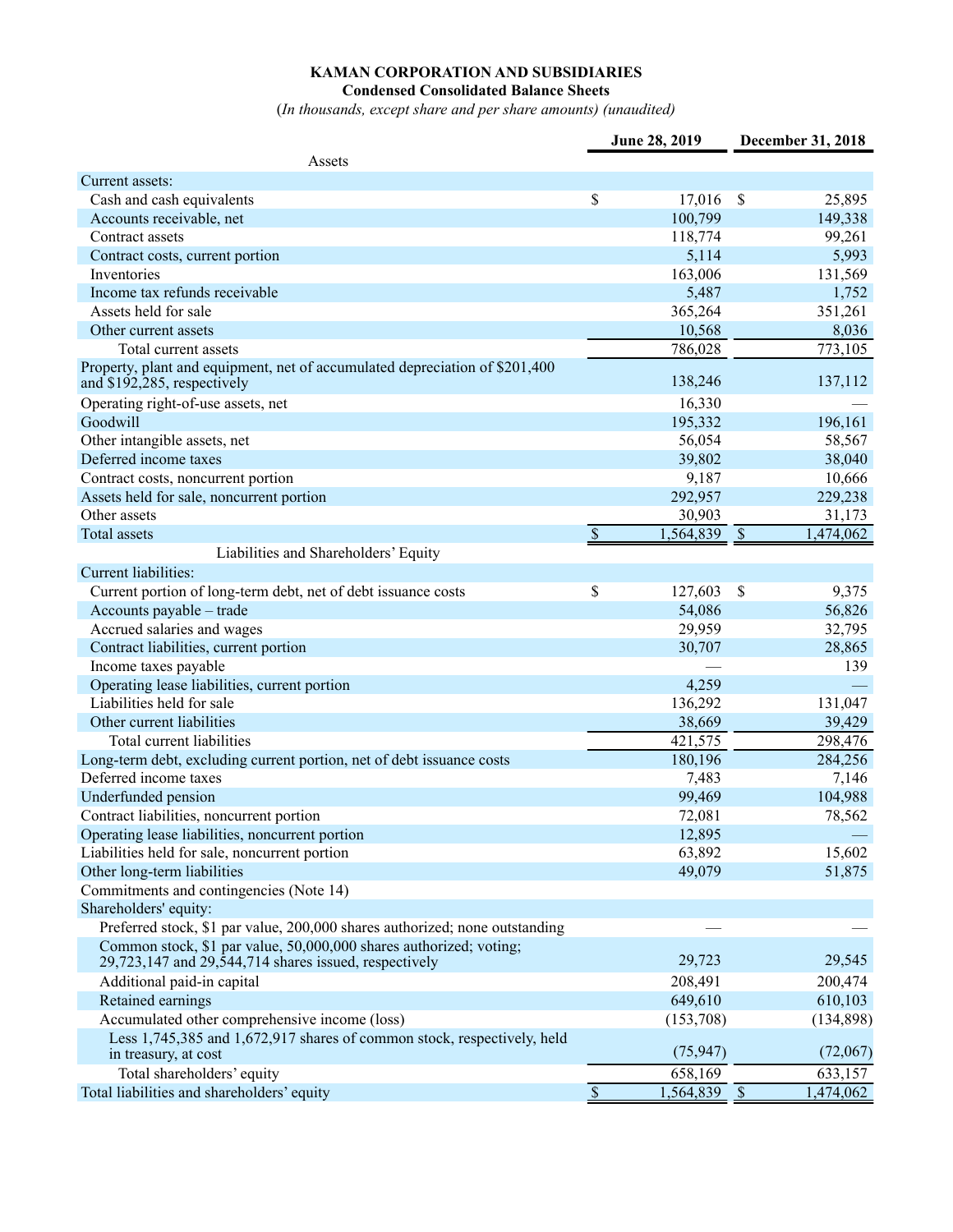## **Condensed Consolidated Statements of Cash Flows**

(*In thousands) (unaudited)*

|                                                                                                                   |                          |                         |                          | <b>For the Six Months Ended</b> |  |  |
|-------------------------------------------------------------------------------------------------------------------|--------------------------|-------------------------|--------------------------|---------------------------------|--|--|
|                                                                                                                   |                          | <b>June 28,</b><br>2019 |                          | <b>June 29,</b><br>2018         |  |  |
| Cash flows from operating activities:                                                                             |                          |                         |                          |                                 |  |  |
| Net earnings                                                                                                      | \$                       | 27,591                  | $\mathbb{S}$             | 29,160                          |  |  |
| Less: Earnings from discontinued operations                                                                       |                          | 15,380                  |                          | 19,412                          |  |  |
| Earnings from continuing operations                                                                               | $\overline{\mathcal{S}}$ | 12,211                  | $\overline{\mathcal{S}}$ | 9,748                           |  |  |
| Adjustments to reconcile net earnings to net cash provided by operating activities from<br>continuing operations: |                          |                         |                          |                                 |  |  |
| Depreciation and amortization                                                                                     |                          | 12,365                  |                          | 14,191                          |  |  |
| Amortization of debt issuance costs                                                                               |                          | 906                     |                          | 899                             |  |  |
| Accretion of convertible notes discount                                                                           |                          | 1,347                   |                          | 1,282                           |  |  |
| Provision for doubtful accounts                                                                                   |                          | 204                     |                          | 227                             |  |  |
| Net gain on sale of assets                                                                                        |                          | (65)                    |                          | (1, 589)                        |  |  |
| Net loss on derivative instruments                                                                                |                          | 3                       |                          | 467                             |  |  |
| Stock compensation expense                                                                                        |                          | 3,557                   |                          | 3,303                           |  |  |
| Deferred income taxes                                                                                             |                          | (3,252)                 |                          | 7,297                           |  |  |
| Changes in assets and liabilities, excluding effects of acquisitions/divestitures:                                |                          |                         |                          |                                 |  |  |
| Accounts receivable                                                                                               |                          | 48,270                  |                          | 47,180                          |  |  |
| Contract assets                                                                                                   |                          | (19, 572)               |                          | (38, 442)                       |  |  |
| Contract costs                                                                                                    |                          | 2,355                   |                          | (5,480)                         |  |  |
| Inventories                                                                                                       |                          | (31,662)                |                          | 1,590                           |  |  |
| Income tax refunds receivable                                                                                     |                          | (3,656)                 |                          | (803)                           |  |  |
| Operating right of use assets                                                                                     |                          | 2,140                   |                          |                                 |  |  |
| Other assets                                                                                                      |                          | (892)                   |                          | (2,977)                         |  |  |
| Accounts payable - trade                                                                                          |                          | (2,673)                 |                          | (836)                           |  |  |
| <b>Contract liabilities</b>                                                                                       |                          | (4,640)                 |                          | 75,261                          |  |  |
| Operating lease liabilities                                                                                       |                          | (2,115)                 |                          |                                 |  |  |
| Other current liabilities                                                                                         |                          | (4,606)                 |                          | (4,284)                         |  |  |
| Income taxes payable                                                                                              |                          | (147)                   |                          | (2,527)                         |  |  |
| Pension liabilities                                                                                               |                          | 2,087                   |                          | (23, 887)                       |  |  |
| Other long-term liabilities                                                                                       |                          | (1,303)                 |                          | (905)                           |  |  |
| Net cash provided by operating activities of continuing operations                                                |                          | 10,862                  |                          | 79,715                          |  |  |
| Net cash (used in) provided by operating activities of discontinued operations                                    |                          | (9, 134)                |                          | 14,027                          |  |  |
| Net cash provided by operating activities                                                                         |                          | 1,728                   |                          | 93,742                          |  |  |